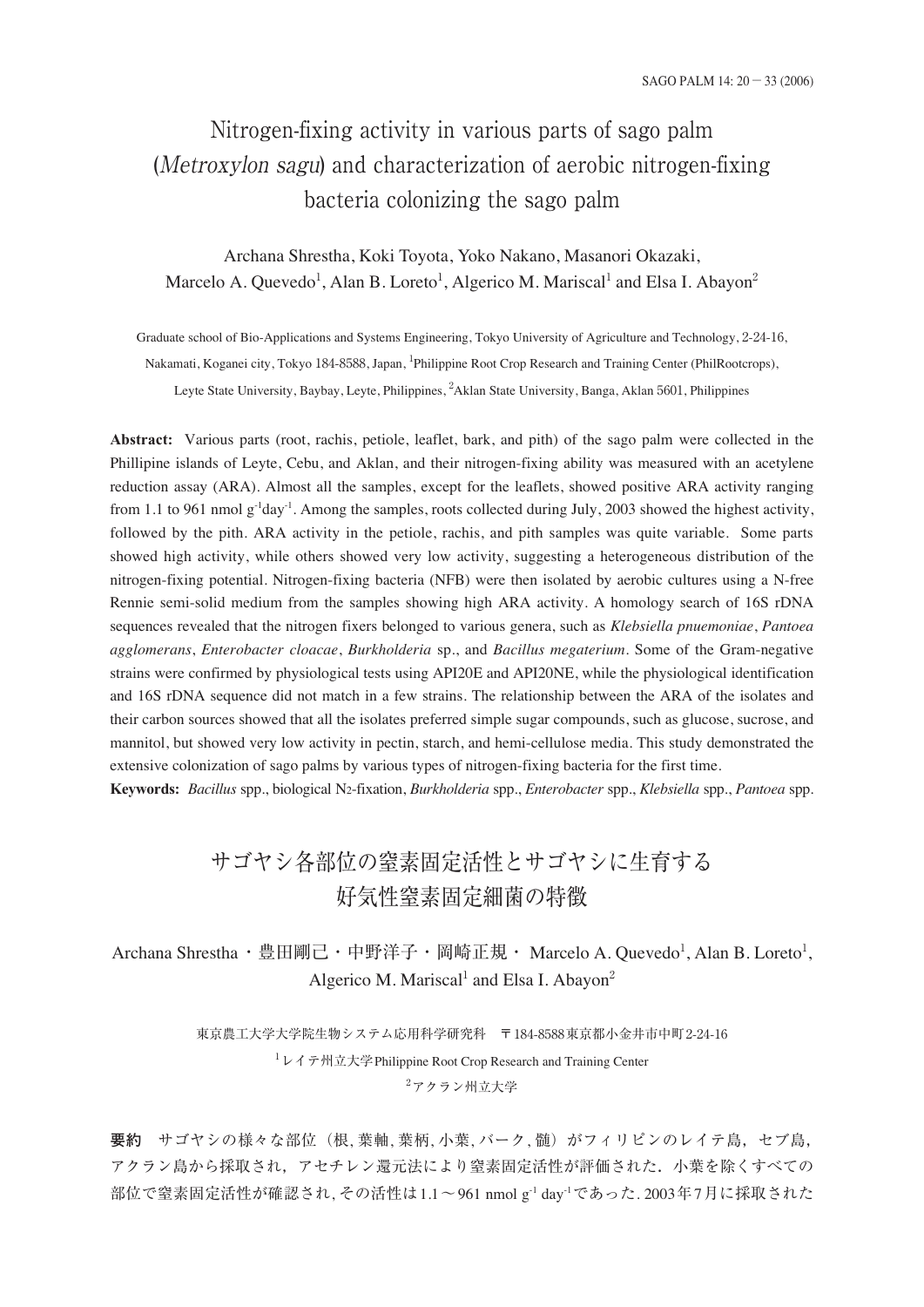根がもっとも高い活性を示し, ついで髄が高い値を示した.葉軸,葉柄,髄では非常に活性が変動し, 窒素固定活性が不均一であることが示唆された.ついで, アセチレン還元活性が高かったサンプルか ら, 窒素を含まない軟寒天培地を用いて好気的に窒素固定細菌が分離された.16S rDNA塩基配列の相 同性検索から,窒素固定細菌は *Klebsiella pnuemoniae, K. oxytoca, Pantoea agglomerans, Enterobacter cloacae, Burkholderia* sp., *Bacillus megaterium*といった様々な属に属することがわかった. グラム陰性の 分離菌についてはAPI20E とAPI20NE を用いた生理的な同定により再確認された菌株がある一方, 生 理的同定結果と塩基配列の相同性結果が矛盾した菌株もあった. 分離菌の様々な炭素源下での窒素固 定活性を見たところ, すべての分離菌はグルコース, スクロース, マンニトールで高い活性を示し, ペク チン, デンプン, ヘミセルロースといった高分子化合物を利用した窒素固定活性は極めて低かった. 本 研究結果は, サゴヤシに様々な窒素固定細菌が定着していることを初めて示した.

**キーワード** *Bacillus* spp., 生物的窒素固定, *Burkholderia* spp., *Enterobacter* spp., *Klebsiella* spp., *Pantoea* spp.

### **Introduction**

Biologically fixed nitrogen is a free and renewable resource that constitutes an integral part of sustainable agro-ecosystems (Jensen and Nielsen 2003). Biological nitrogen fixation (BNF) is known to occur to a varying degree in various environments, including soils, fresh and salt waters, and sediments, and on or within the roots, stems, and leaves of certain plants (Hubbell and Kidder 2003). The potential for nitrogen fixation exists in any environment capable of supporting the growth of microorganisms. The global terrestrial amount of BNF is between 100 and 290 million tons per year (Cleveland et al. 1999), 40-48 million tons per year of which is fixed by agricultural crops in fields (Jensen and Nielsen 2003). About 80 million tons of global fertilizer nitrogen is used, and the amount has been static in North America and Europe over the last decade (Jenkinson 2001). The evidence of significant BNF in economically important *Gramineous* species, particularly sugarcane (Urquiaga et al. 1992), rice (Shrestha and Ladha 1996), and forage grass, such as Kallar grass (Malik et al. 1997), has generated tremendous interest in N2 fixation by non-legumes.

Cavalcante and Dobereiner (1988) and Gills et al. (1989) isolated new acid-tolerant nitrogen-fixing bacteria (NFB), *Gluconacetobacter diazotrophicus*, associated with sugarcane. Baldani et al. (1986) reported on *Herbaspirillum seropedicae* and *Pseudomonas rubrisubalbicans*, now called *Herbaspirillum* (Baldani et al. 1996), from the surface-sterilized roots and stems of corn, rice, and sorghum. Reinhold-Hurek and Hurek (1998) found *Azoarcus indigens* and *A. communis* in the rhizosphere of Kallar grass. McInroy and Kloepper (1995b) reported on *Burkholderia* spp., *Enterobacter* spp., and *Bacillus* spp. from the roots and stems of sweet corn and cotton. Moreover, *Klebsiella pneumoniae* and other *Klebsiella* species were found in the roots and stems of *Zea mays* and *Zea luxurians* (Palus et al. 1996), *Burkholderia* spp. and *Herbaspirillum* spp., in the roots, stems, and leaves of banana and pineapple (Weber et al. 1999), and *Stenotrophomonas maltophilia*, in the rhizosphere of dune grass (Dalton et al. 2004). Some novel NFB have also been found, e.g. *Azospirillum doebereinerae* (Eckert et al. 2001) in the rhizosphere of C4-grass *Miscanthus* and *Gluconacetobacter johannae* and *G. azotocaptans* (Ramirez et al. 2001) in the rhizosphere of coffee plant. Other nitrogen fixers, such as *B. fusiformis* and *Pseudomonas fluorescens*, were isolated from the rhizosphere of such plants as sesame, maize, wheat, soybean, lettuce, pepper, and rice grown in Chungbuk Province, Korea (Myoungsu et al. 2005). Most of the studies on free-living NFB have suggested that the colonization of these bacteria largely occurs in the roots and rhizosphere of plants, although there have been some reports of colonization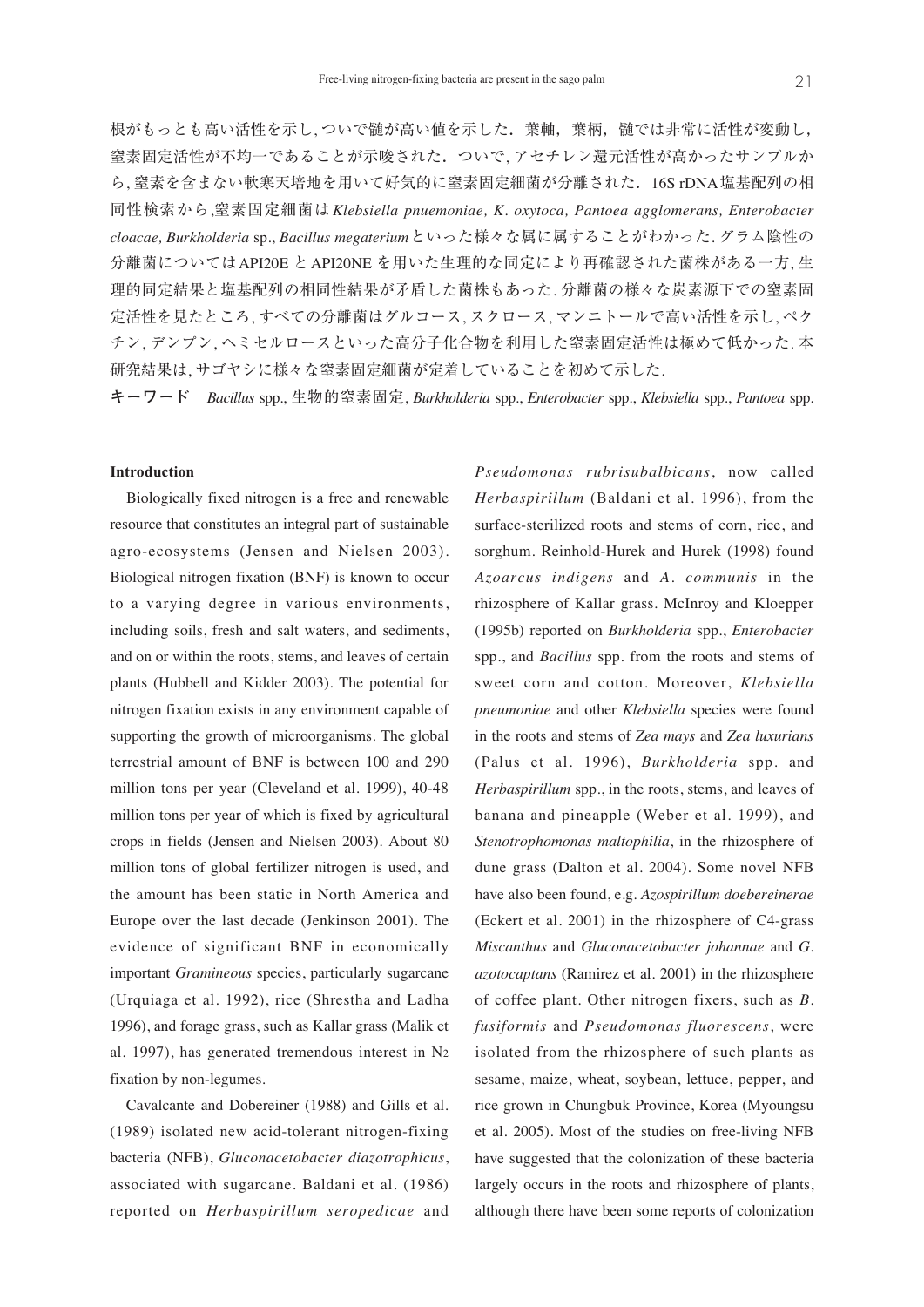in the stems and leaves. Attempts to isolate NFB from palm trees in the Amazon region showed an abundance of such bacteria. Palm trees of the varieties Dende (*Elaeis guineensis*) and Pupunha (*Bactris gasipaes*) were colonized by *A. brasilense*, *A. amazonense*, and *H. seropedicae*, which are wellknown potential nitrogen fixers. These bacteria were present in the roots, stems, leaves, and endosperm of the fruit (Reis et al. 2000).

Among the palm trees, the sago palm is a promising agricultural plant for its starch production. It is one of the oldest tropical plants exploited by man and has been utilized in southeast Asia, especially in Papua New Guinea, Indonesia, Malaysia, and Pacific Oceania. In the last 25 years, interest in this crop has increased considerably. According to Stanton (1993), one of the first to advocate sago palm research, the advantages of the crop are that it is (1) economically acceptable; (2) relatively sustainable; (3) environmentally friendly; (4) uniquely versatile; (5) vigorous; and (6) socially stable in an agro-forestry system. The sago palm has its own importance in terms of its starch yield and wide range of uses as a staple food, an ingredient in noodles and confectionery, and a substrate for alcohol fuel. Even though rice is now a staple food for most people in Indonesia, many people still eat sago starch as a staple and prepare traditional food from sago (Bintoro 2002). Today, sago is still an important crop playing a vital role as a subsistence food in some areas of Papua New Guinea and Irian Jaya (Oates 2002). The sago palm grows well in humid tropical lowlands up to an altitude of 700 m (Oates 2002) and is also found in coastal and hilly regions up to its altitude limit of 1,150 to 1,250 m (Oates 1999). It is sensitive to soil moisture and prefers to have its roots in damp mud (Oates 1999). Water shortages are detrimental to its growth, and rainfall should be evenly distributed above 2,000 mm per year without any pronounced dry periods (Oates 1999). The sago plant prefers mineral soils but grows more slowly in notoriously poor and usually unfertilized peat soils (Jong and Flach 1995), suggesting that it may possess some strategies for nutrient acquisition, especially nitrogen. To test this hypothesis, we concentrated on microbial activities and anticipated that there might be free-living nitrogen-fixing bacteria colonizing the sago palm. The objective of this work was to evaluate the nitrogenfixing activity of various parts of the sago palm and study the existence of NFB in/on the sago palm and identify those bacteria.

#### **Materials and methods**

## *Sample collection and acetylene reduction assay (ARA) of plant materials*

Various parts (root, petiole, leaflet, bark, and pith) of the sago palm were collected from several regions of the Philippines: Dulag  $(N10^{\circ} 58' 94''$ , E124 $^{\circ} 59'$ 98"), Alangalan (N11º 11' 43", E124º 52' 97"), and Hilusig (N10º 38' 80", E124º 56' 72"), Leyte; Labangon Tulik (N9º 52' 20", E123º 35' 22"), Langsted (N9º 53' 73", E123º 36' 20"), and Campo Guadalupe (N10º 06' 53", E123º 38' 98"), Cebu; and Balate (N11º 32' 43", E122º 21' 76"), Lezo (N11º 40' 94", E122º 18' 65"), Malinao (M11º 39' 21", E122º 18' 09"), and Banga (N11º 38' 02", E122º 19' 75"), Panay. Roots were washed with tap water to remove all the attached soil particles and rinsed with sterile distilled water. Petioles were also washed with tap water and sterile distilled water. Pith was obtained from mature palms containing starch. The washed roots and petioles were cut into 1 to 2 cm segments with scissors, and 3 g (fresh basis) of the samples was transferred into a vial. Three g (fresh basis) of pith sample was also put into a vial. The vials were capped with rubber stoppers, and acetylene gas was injected into the headspace of the vial at a final concentration of 10 %. Experiments were done in one replicate, duplicates, or triplicates, depending on the availability of samples. The amount of ethylene in the headspace was quantified 4 to 7 days after the injection of acetylene by injecting 0.5 ml of the headspace into a gas chromatograph (GC-14B; Shimadzu, Kyoto, Japan) equipped with a flame ionization detector and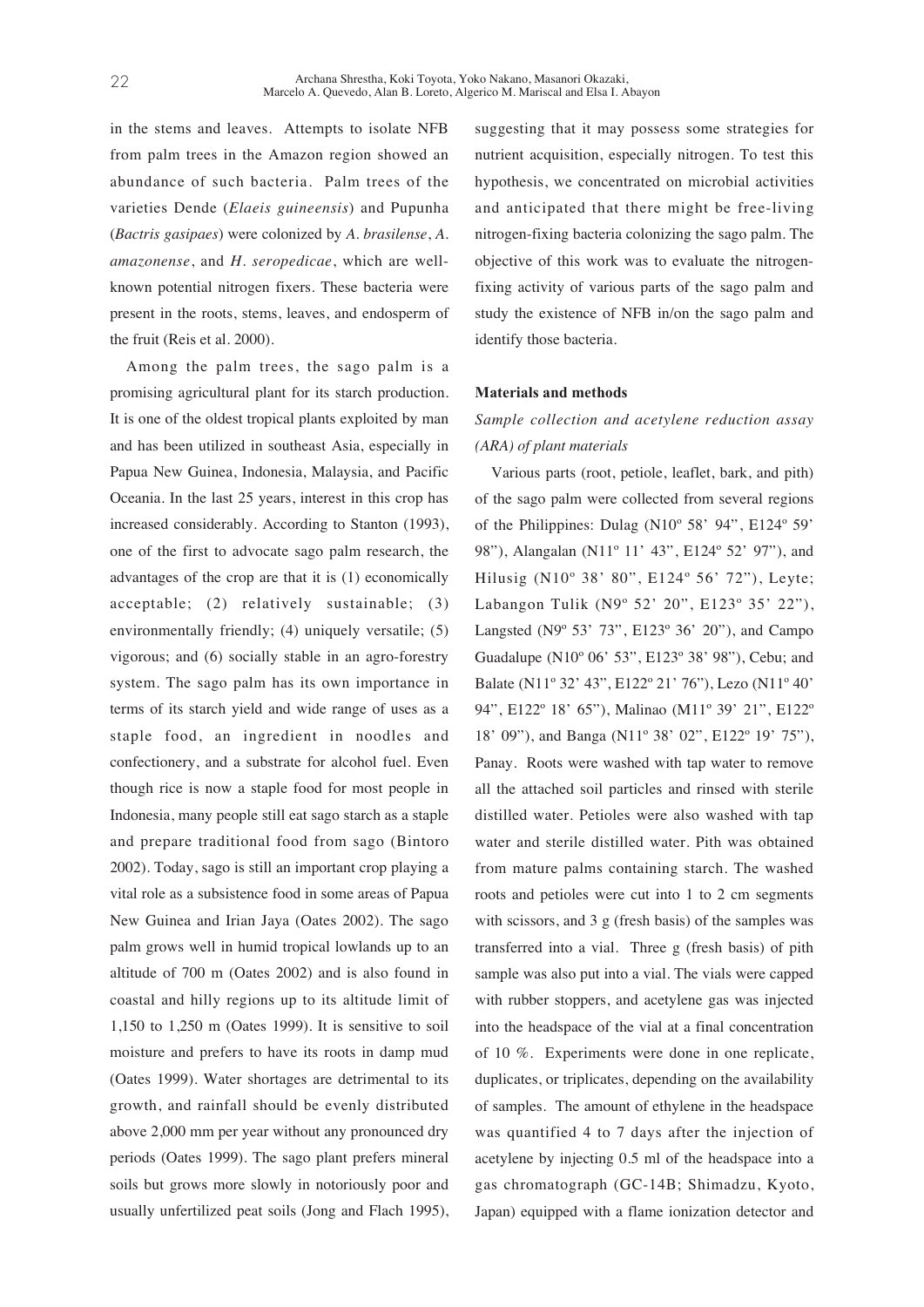a column packed with a Shincarbon S (3 mm x 2 m, 60/80 mesh, Shimadzu GLC Center, Tokyo, Japan).

#### *Isolation and identification of bacteria*

A Rennie medium (Rennie 1981) was used for the isolation of nitrogen-fixing bacteria. It consists of solution A (0.8 g K2HPO4, 0.2 g KH2PO4, 0.1 g NaCl, 28 mg Na2FeEDTA, 0.1 g NaCl, 25 mg Na2MoO4 2H2O, 100 mg yeast extract, 5 g mannitol, 5 g glucose, 0.5 ml sodium lactate (60 % v/v), 12 g of agar for the solid media and 0.3 g for the semi-solid media, and 900 mL distilled water) and solution B (0.2 g MgSO4 7H2O, 0.06 g CaCl2, and 100 mL distilled water). Solutions A and B were separately autoclaved at 121ºC for 20 min and mixed after cooling to 50 to 60 °C, and filter-sterilized 5  $\mu$ g biotin and 10  $\mu$ g p-aminobenzoic acid were then added.

The sago palm parts (root, petiole, rachis, leaflet, and pith) possessing high ARA activity were selected and cut into small pieces and macerated on a sterilized mortar and pestle. The macerated samples were serially diluted, and portions of the dilutions were spread onto a Rennie medium for the isolation of NFB. After 2 to 3 days of incubation at 27ºC, individual colonies with various morphologies were picked and sub-cultured several times on a fresh Rennie medium to obtain pure cultures. The nitrogenfixing activity of the isolates was then confirmed using an acetylene reduction assay. Individual isolates were inoculated into a 30ml of an air-tight vial containing 3 ml of a semi-solid Rennie medium. After inoculation, 10 % of the headspace was replaced with acetylene, and the vials were incubated for 24 h at 27ºC. The production of ethylene was measured using the same method mentioned above. The isolates possessing high ARA activity were selected and characterized on the basis of the sequence analysis of 16S rDNA. DNA was extracted from purified bacterial strains with the conventional method (Miyashita 1992), and the PCR primers (27f)

5`-AGAGTTTGATCCTGGCTCAG-3`and (1378r) 5`-TACAAGGCCCGGGAACG-3` were used to

amplify the segment of the bacterial 16S rDNA from nucleotides 27 to 1378 (*Escherichia coli* numbering) (Lane, 1991). PCR was carried out using a basic reaction mixture containing an Ex *Taq* buffer (Takara, Otsu, Japan), 2.5 mM of each deoxyribonucleotide triphosphate, 2.5 U of Ex *Taq* (Takara), 0.2 mM of each oligonucleotide primer, and  $1 \mu l$  template (purified DNA) in a total volume of 25  $\mu$ 1. The thermocycling conditions consisted of an initial denaturing step at 94ºC for 3 min, 30 amplification cycles of 94ºC for 1 min, 55ºC for 1 min, and 72ºC for 3 min, and a final extension step of 72ºC for 7 min with the GeneAmp PCR System (Takara, PCR Thermal Cycler, PERSONAL). The PCR products were confirmed in electrophoresis using a 0.7% agarose gel with 0.5  $\mu$ g ml<sup>-1</sup> with ethidium bromide. Then, direct sequencing of the PCR products derived from various isolates was done by Hitachi Science Systems, Ltd. (Tokyo, Japan). The phylogenetic position of the sequences obtained was examined using the DDBJ homology search system BLAST. Some of the strains were characterized by physiological tests using the bacterial identification kits API20E for enteric bacteria and API20NE for non-enteric Gram-negative bacteria (BioMerieux Inc., Hazelwood, MO). The method was followed according to the company's instructions.

## *Nitrogen-fixing activity under various carbon substrates*

Various kinds of carbohydrates, such as sucrose, glucose, mannitol, starch, lactate, pectin, and hemicellulose, were used to estimate the suitable carbon sources for high nitrogen-fixing ability. Experiments were conducted with a semi-solid nitrogen-free Rennie medium using various individual carbohydrates. In this experiment, a 30ml sterilized rubber capped vial, into which 3 ml of media was dispensed, was used. Individual pure bacterial colonies were then inoculated into 3 ml sterile distilled water, and a loopful of bacterial suspension was inoculated into each medium containing a single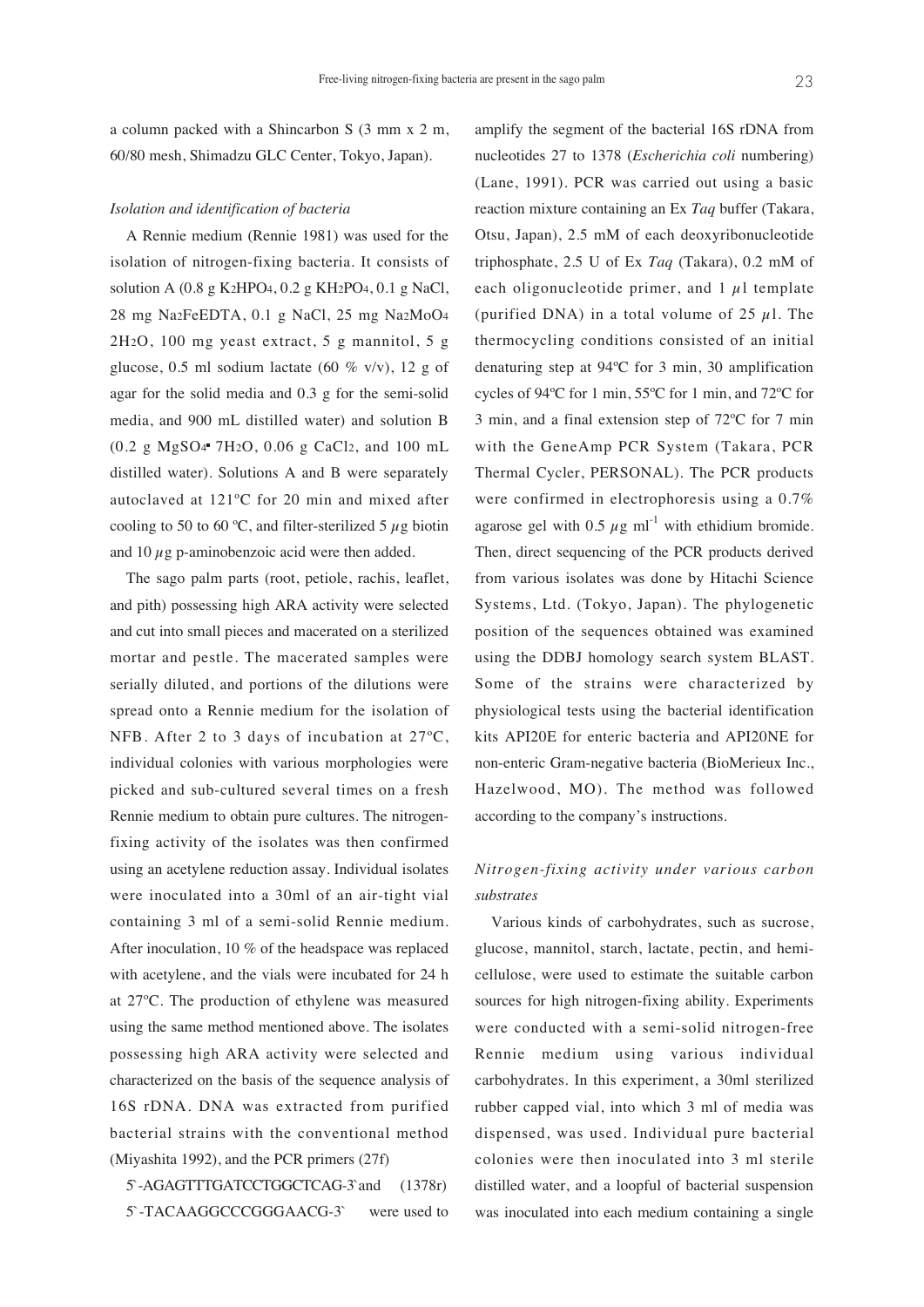carbohydrate source. The vials were capped with rubber stoppers, and acetylene gas was injected into the headspace of the vial at a final concentration of 10 % and incubated at 28ºC for 48 hours without shaking. The amount of ethylene in the headspace was quantified as described above.

### **Results**

## *Acetylene reduction assay (ARA) activity of plant materials*

All of the thin (less than 2 mm in diameter) and thick (more than 2 mm) root samples collected from the various sites in the Philippines in March 2003 showed positive ARA activity. On the basis of the measured activity, the two thin-root samples were determined to possess higher nitrogen-fixing ability than thick roots, whereas the thin roots collected from Campo Guadalupe, Cebu, showed lower activity (Table 1). Of the samples collected in July 2003, the root and petiole samples showed high ARA activity, but the leaflet sample did not. The highest activity was measured in the root (961 nmol  $g^{-1}$  d<sup>-1</sup>) and petiole (65.9 nmol  $g^{-1}$  d<sup>-1</sup>) samples, but there was low activity in the upward root sample (10.2 nmol  $g^{-1}$  d<sup>-1</sup>) (Table 1). In July 2004, in addition to the root samples, samples of other parts, such as the petiole, pith, and bark, were collected. All the selected samples showed positive ARA activity with high variation, ranging from 1.1 to 144 nmol  $g^{-1}$  d<sup>-1</sup>. The lowest activity was from a pith sample collected from Banga, and the highest, from a pith sample collected from Hilsug, Leyte. However, the pith samples collected from Lezo, Panay, showed moderate activity of 109 nmol  $g^{-1}$  d<sup>-1</sup>. Similarly, in the petiole samples, high variation in ARA activity was also observed, ranging from 24.5 to 65.9 nmol  $g^{-1}$  d<sup>-1</sup>. In the case of the root samples, the activity varied from 4.5 to 961 nmol  $g^{-1} d^{-1}$  (Table 1).

## *Isolation and identification of nitrogen-fixing bacteria*

The isolation of bacteria from the roots and petiole samples normally allowed the recovery of some nitrogen-fixing bacteria on a Rennie medium. Although many other bacteria grew on "N-free" media, this ability was not taken as an indicator of nitrogen fixation because roughly half of the bacteria that grew on the Rennie medium did not show positive ARA activity. No ARA positive strains were isolated from the bark and pith samples, and, in spite of that, they showed positive ARA activity.

According to 16S rDNA sequencing and a homology search by BLAST, most of the isolates with high ARA activity belonged to the *Enterobacteriaceae* family: *Pantoea agglomerans, Klebsiella oxytoca, K. pneumoniae*, and *Enterobacter cloacae* (Table 1). On the other hand, *Bacillus megaterium* isolates with positive ARA activity were successfully isolated from the root, petiole, and rachis samples. Of all species isolated, *K. pnuemoniae* strain RD3, isolated from the root sample collected in July 2004, showed the highest ARA activity of 37.1 nmol culture<sup>-1</sup> h<sup>-1</sup>. *K. oxytoca* strain RH1, isolated from a root sample, demonstrated 20.4 nmol culture-1 h-1. Likewise, *Pantoea agglomerans* strains RA2 from a root sample and Mr2 from a petiole sample showed ARA values of 35.1 and 26.2 nmol culture-1 h-1, respectively. *Enterobacter cloacae* strain RA1, isolated from a root sample, showed ARA values of 22.3 nmol culture<sup>-1</sup> h<sup>-1</sup>. Of all the isolates, the *B. megaterium* isolate from the petioles, rachis, and roots showed comparatively low ARA values that varied from 1.6 to 8.2 nmol culture<sup>-1</sup>  $h^{-1}$ , although its corresponding source showed quite a high ARA value in the root (2310 nmol  $g^{-1}d^{-1}$ ) and petiole (160 nmol  $g^{-1}d^{-1}$ ) samples, while the rachis sample possessed a low activity of 1.6 nmol  $g^{-1}d^{-1}$ . The nitrogen fixers, *P. agglomerans* RA2 and *E. cloacae* RA1, were isolated from the same root sample and showed an ARA activity of 25.6 nmol  $g^{-1}$  d<sup>-1</sup>. Similarly, *B. megaterium* Mr3 and *P. agglomerans* Mr2 were recovered from the petiole sample and demonstrated to have an ARA activity of 160 nmol  $g^{-1}$ d-1 (Table 1). *K. oxytoca* RH1 and *K. pnuemoniae* RH2 colonized the same root sample and showed an ARA activity of 32.1 nmol  $g^{-1} d^{-1}$ .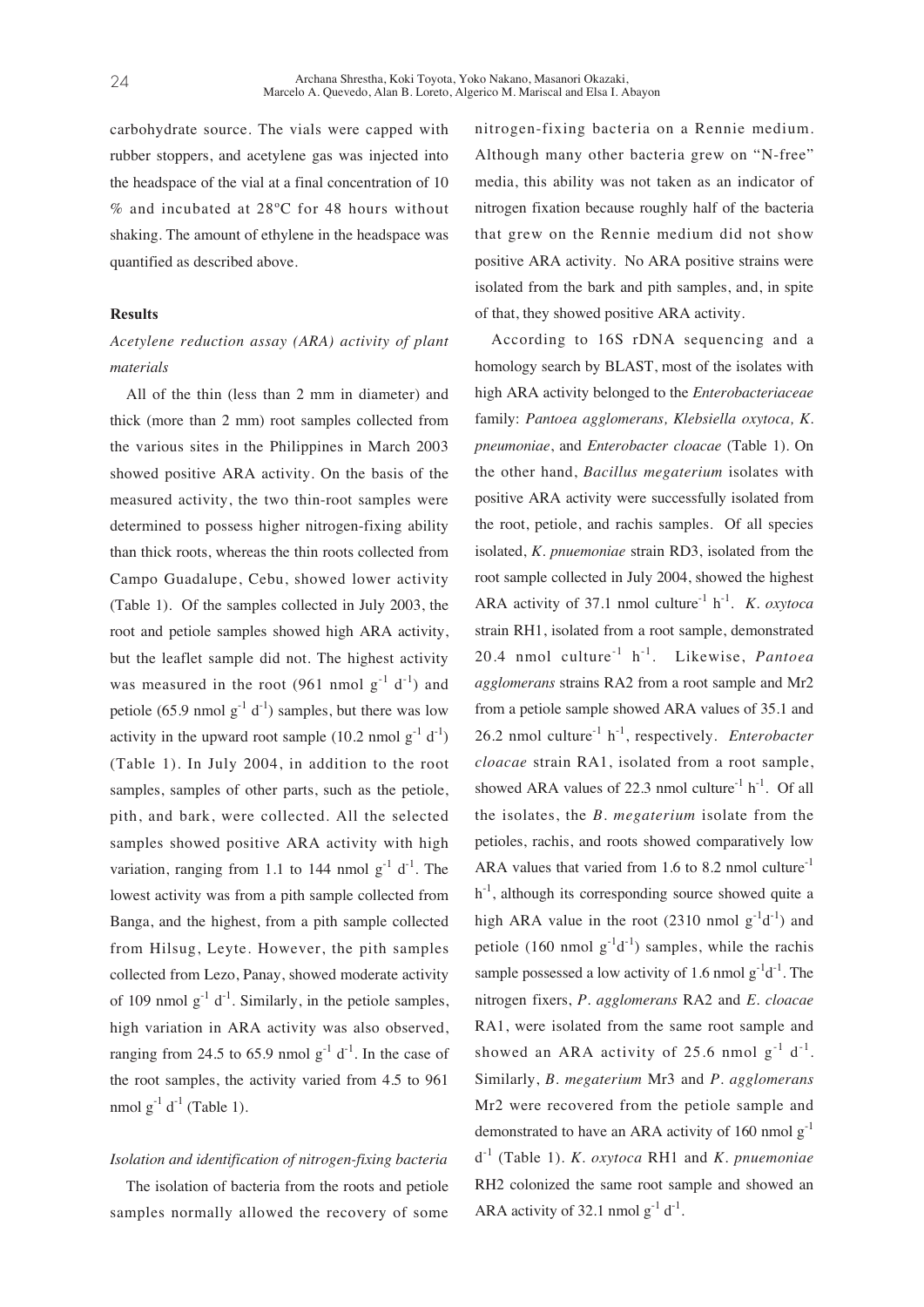Another major identification tool used in this study was the physiological test for Gram-negative bacteria. API20E or API20NE (Table 1) showed almost similar identification to those shown by 16S rDNA sequencing. In the case of isolates RH2 and LR1, the closest species as identified by 16S rDNA were *K. pnuemoniae* and *Burkholderia tropicalis*, respectively. However, the physiological test (API 20NE) suggested *Sternotrophomonas maltophilia* for isolate RH2 and *Pasteurella haemolytica* for isolate LRI, which indicates similar physiological properties in the two species.

Enzymes for the substrate, such as L-lysine, Lornithine, L-tryptophane, gelatin, and urea, were absent in most of the isolates, whereas the tests were positive for L-arginine and galactopyranoside (Table 2). Biochemical tests, such as the sodium thiosulphate and indole tests, were negative in almost all the isolates, while the citrate and Voges-Proskauer tests were positive. The oxidation/fermentation test of most carbohydrates was positive for almost all the strains, except for LR2.

## *Nitrogen-fixing activity under various carbon substrates*

NFB isolated in this study showed a preference for carbon as a sole source of energy to fix high amounts of nitrogen. In all the isolates, a high nitrogen-fixing ability was observed with simple carbohydrates, such as glucose, sucrose, and mannitol (Table 3). In a glucose medium, high activity was observed in *K. pnuemoniae* RH2, *P. agglomerans* RA2, and *E. cloacae* RA1 with ARA values of 57.1, 40.5, and 42.5 nmol culture<sup>-1</sup> h<sup>-1</sup>, respectively. In a sucrose medium, *P. agglomerans* RA2 and *E. cloacae* RA1 showed ARA activities of 28.9 and 20.5 nmol culture<sup>-1</sup> h<sup>-1</sup>, respectively. Other carbon sources, such as starch, pectin, and hemi-cellulose, demonstrated low nitrogen-fixing ability (Table 3).

#### **Discussion**

In this study, nitrogen-fixing activity was detected

in almost all the parts of the sago palm collected from the Philippine Islands of Leyte, Cebu, and Panay except for the leaflet samples, suggesting that nitrogen fixation may occur in the sago palm. Inubushi et al. (2005) suggested, using a stable isotope technique, that biological nitrogen fixation occurs in the sago palm. Nitrogen fixation in the sago palm will be supported by the successful isolation of nitrogenfixing bacteria from the parts with higher ARA activity. In the present study, rates as high as 961 nmol  $g^{-1}$  h<sup>-1</sup> were detected in the root sample, and two nitrogen-fixing strains were isolated. Both the API test and 16S rDNA sequencing suggested that one of the strains belongs to *Klebsiella pneumoniae*, while the other was identified as *Bacillus megaterium* by sequencing. The highest activity in the root sample might be due either to the high number of nitrogenfixing bacteria or the favorable conditions for NFB. Kirchhof et al. (1997) observed a higher number of NFB associated with graminaceous plants under infertile conditions.

In terms of identification, the phylogenetic position is more reliable, while physiological tests make it possible to estimate the function or behavior of the microbes in the natural environment. Thus, the nearest species names based on the 16S rDNA sequencing of the isolates were used to describe the phylogenic position of NFB in this study. To our knowledge, this study constitutes the first report on the isolation and identification of NFB from the various parts of the sago palm.

The high variation in ARA activity, which ranged from 1.1 to 961 nmol  $g^{-1}$  d<sup>-1</sup> (Table 1), suggested that there might be a heterogeneous distribution of NFB in the sago palm or various conditions for the expression of nitrogen-fixing ability. Microbial interactions, which generally occur in natural habitats between individual microbes, might be one of the factors involved in such a variation in nitrogen-fixing ability. These ecological phenomena might cause the conditions to become harmful or beneficial. No ARA positive strains were isolated from the bark and pith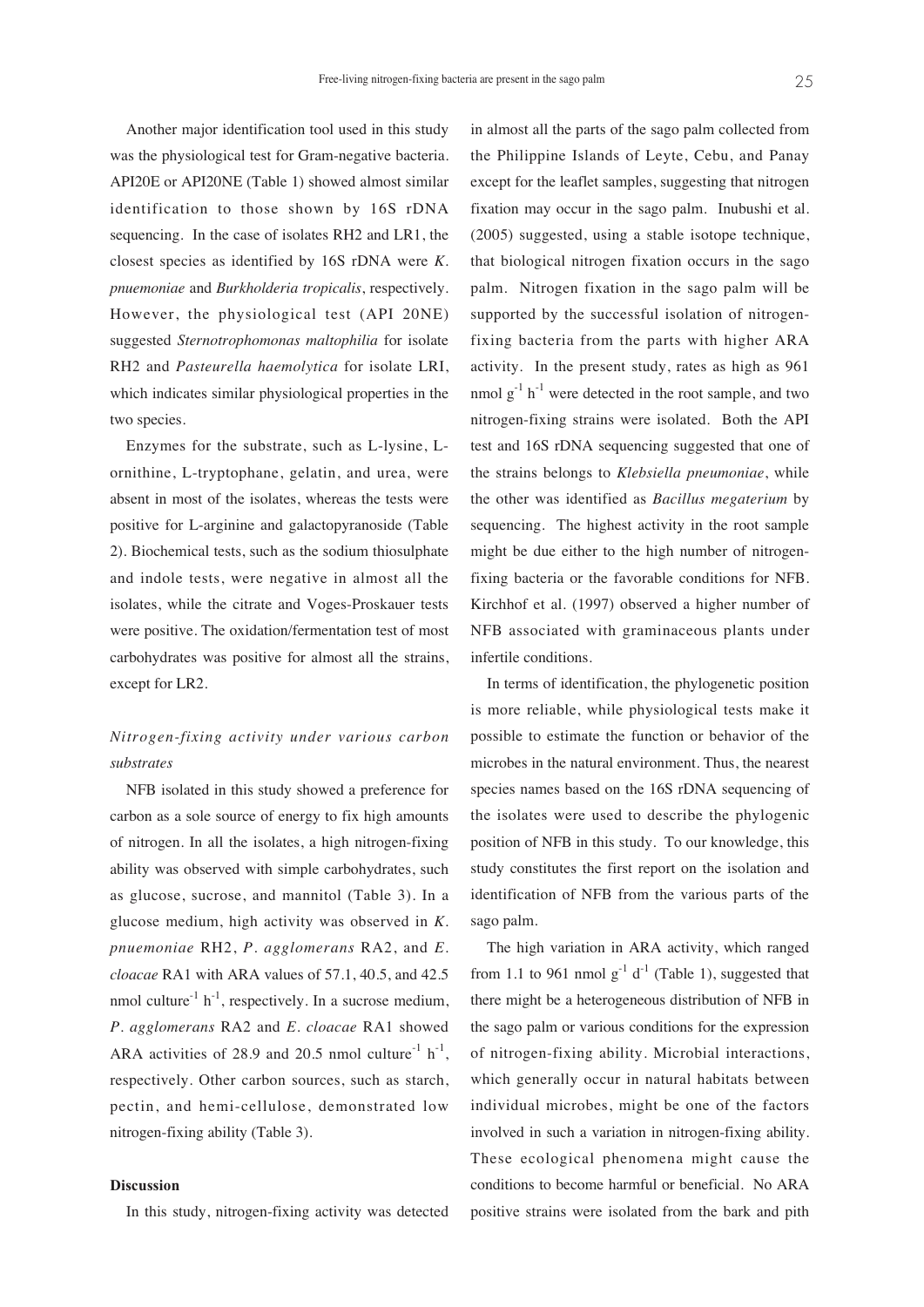samples in this study, which might be due to the heterogeneity of NFB, the preferences of NFB for the substrates in the natural sago palm habitat, or the need for beneficial interaction with non-NFB for the expression of nitrogen fixation. However, the results of this study illustrate an almost ubiquitous association between nitrogen-fixing bacteria and the sago palm. Whatever the specific relationships involved, plant colonization by bacteria constitutes a vast and, as yet, little mapped ecological niche (Sturz et al. 1997).

Oxygen tension is known as one of the environmental factors affecting nitrogen fixation (Haatehl et al. 1983). Haatehl et al. (1983) found that anaerobic conditions were required for the maximal expression of nitrogenase activity of *Klebsiella* spp. and *Enterobacter* spp. isolated from plants belonging to the Graminae family, such as creeping bent grass, red canary grass, and couch grass. In a natural microenvironment, bacterial respiration may decrease the oxygen level, thereby activating an oxygensensitive nitrogenase enzyme in NFB, which, in turn, enhances the nitrogen-fixing ability. In this study, NFB was individually inoculated into a Rennie medium and, therefore, the nitrogen-fixing activity might have increased in the presence of other non-NFB. The exchange of headspace gas with dinitrogen to decrease the oxygen level was not conducted in this study, although a semi-solid medium was used to generate heterogeneous microhabitats in a single vial. This study was the first step to reveal the diversity and characterization of nitrogen-fixing bacteria colonizing the sago palm, and, therefore, an aerobic isolation strategy was adopted. Anaerobic isolation is now in progress.

Although most of the diazotrophs described in the literature utilize simple carbon substrates, little is known of their nitrogenase activity in more complex types of carbon substrates. As efforts are being made to learn more about the potential carbon source for a nitrogen fixer in the natural environment, an understanding of their ability to utilize complex substrates and the mechanism whereby they fix

nitrogen is essential.

The isolation of nitrogen-fixing *Klebsiella* from rice leaves (Ladha et al. 1983) and *K. pneumoniae* from maize stems (Palus et al. 1996) and the roots, stems, and leaves of banana (Martinez et al. 2003) has been reported. *K. oxytoca* has been isolated as an endophytic diazotroph from Japanese sweet potato stems (Asis and Adachi 2003). Other nitrogen-fixing *Klebsiella* spp. have been isolated from the stems of sweet potato cultivated in Brazil (Paula et al. 1993), surface-sterilized stems and roots of sweet corn and cotton (McInroy and Kloepper 1995a), and stems of *Zea mays* and *Z. luxurians* (Palus et al. 1996). These studies and our report of the isolation of *K. oxytoca* and *K. pnuemoniae* from roots suggested that *Klebsiella* species might colonize a variety of plants.

*E. cloacae* and *P. agglomerans* strains were isolated from the roots and petioles of the sago palm. These two genera are closely related and have been frequently reported as nitrogen fixers. *P. agglomerans* was isolated from sweet potato stems endophytically and was also detected in maize, winter wheat, and seeds of a deepwater rice variety as endophytic bacteria (Verma et al. 2001) as well as in the stems and roots of corn and cotton plants (McInroy and Kloepper 1995a). *E. cloacae* have been isolated from the roots of coco palm in Brazil (Fernandes 2001) and from the rhizosphere of rice (Mehnaz et al. 2001). Other studies have reported its isolation from the rhizosphere of wetland rice (Fujie et al. 1987) and the stems of potato (Reiter et al. 2002) and the roots, leaves, and stems of banana (Martinez et al. 2003).

Bacilli, especially nitrogen-fixing strains, were found in association with grass roots (Line and Loutit 1971). *Bacillus polymyxa* is a well-documented colonizer of the wheat rhizosphere (Chanway et al. 1988; Heulin et al. 1994) as well as of rice roots (Khammas et al. 1992). *B. circulans* was found to be a dominant N2-fixing bacterium in maize rhizosphere in various regions of France (Berge et al. 1991). According to Bergey's manual (Holt et al. 1994), *B. megaterium* is not described as a nitrogen fixer, but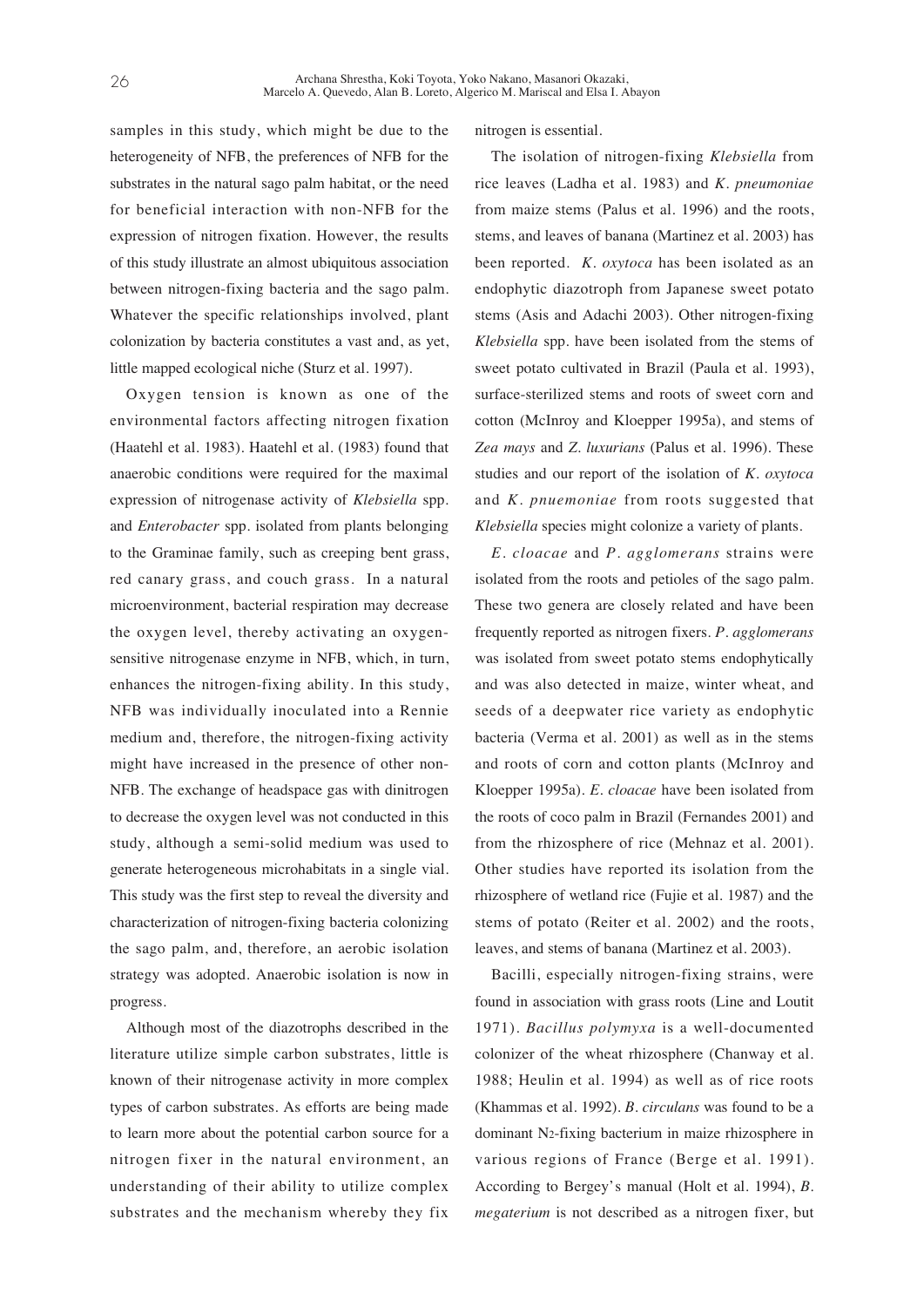Rozycki et al. (1999) reported *B. megaterium* from oak root with an ARA activity of 13 nmol culture<sup>-1</sup> h<sup>-1</sup>. Recently, *B. megaterium*, with an ARA activity of 4.57 nmol culture<sup>-1</sup> h<sup>-1</sup>, has been isolated from rice plant rhizosphere in a temperate region of northeast China (Myoung et al. 2005). The present work is the first report of *B. megaterium* as a frequently isolated N2-fixer from the roots, petioles, and rachis of the sago palm.

The occurrence of *Burkholderia* spp. in the sago palm is intriguing because diazotrophic members of this genus have recently been found to have substantial capability to colonize diverse host plants for N2 fixation (Estrada-de los Santos et al. 2001). In this study, one strain *Burkholderia* spp. LR1 was isolated from the root, although it showed quite low activity.

The isolates *E. cloacae, P. agglomerans, K. pneumoniae, K. oxytoca,* and *B. megaterium* have been recovered from the roots of sago palm (Table 1); this may be solid evidence that the root is the most favorable part for NFB, as root exudation may provide sufficient and suitable carbon sources for nitrogen-fixing ability. Nitrogen fixation is often enhanced in the rhizosphere due to asymbiotic microorganisms utilizing root exudates as an energy source (Burgmann et al. 2005). However, on the root surface, NFB is in heavy competition with other microorganisms for root exudates as a nutritional source (Kirchhof et al. 1997). Therefore, further research is still necessary to investigate the colonization of NFB in the sago root.

BNF by nitrogen fixers is a process in which soil nitrogen is limited and adequate carbon sources are available (Kennedy et al. 2004). Our understanding of the ability of colonization of these bacteria in the sago palm is only beginning to expand; therefore, further research is essential, particularly, to estimate the amount of biologically fixed nitrogen that may contribute substantially to the nitrogen nutrition of the plant as well as the contribution of anaerobic NFB and a microbial consortium so as to establish the phenomenal success of the nitrogen-fixing ability in the sago palm.

#### **Acknowledgements**

This work was partly supported by a Grant-in-Aid for Tropical Bio-resources Research Program from the Japan Society for the Promotion of Science (2004: the project leader Masato Yoshikawa) and the Nagato Fund for Sago Studies (2004). Archana Shrestha receives scholarship support from the Jinnai International Study Exchange Program. We express special thanks to the sponsors of that program.

### **References**

- Asis, C. A. and K. Adachi 2003 Isolation of endophytic diazotroph *Pantoea agglomerans* and nondiazotroph *Enterobacter asburiae* from sweetpotato stem in Japan. Lett. Appl. Microbiol. 38: 19-23.
- Baldani, J. I, V. L. D. Seldin and J. Dobereiner 1986 Characterization of *Herbaspirillum seropedicae* gen. nov., sp. nov., a root-associated nitrogenfixing bacterium. Int. J. Syst. Bacteriol. 36: 86-93.
- Baldani, J. I., B. Pot, G. Kirchoff, E. Falsen, V. L. D. Baldani, F. L. Olivares, B. Hoste, K. Kersters, A. Hartmann, M. Gills and J. Dobereiner 1996 Emended description of *Herbaspirillum*; inclusion of [*Pseudomonas*] *rubrisubalbicans*, a mild plant pathogen, as *Herbaspirillum rubrisubalbicans* comb. nov.; and classification of a group of clinical isolates (EF group 1) as *Herbaspirillum* species 3. Int. J. Syst. Bacteriol. 46: 802-810.
- Berge, O., T. Heulin, W. Achouak, C. Richard, R. Bally and J. Balandreau 1991 *Rahnella aquatilis*, a nitrogen-fixing enteric bacterium associated with the rhizosphere of wheat and maize. Can. J. Microbiol. 37: 195-203.
- Bintoro, M. H. 2002 Sago in Indonesia. *In* New Frontiers of Sago palm studies (Kainuma, K, M. Okazaki, Y. Toyoda and J. E. Cecil eds.). Universal Academy Press (Tokyo) 247-250.
- Bürgmann, H., S. Meier, M. Bunge, F. Widmer and J. Zeyer 2005 Effects of model root exudates on structure and activity of a soil diazotroph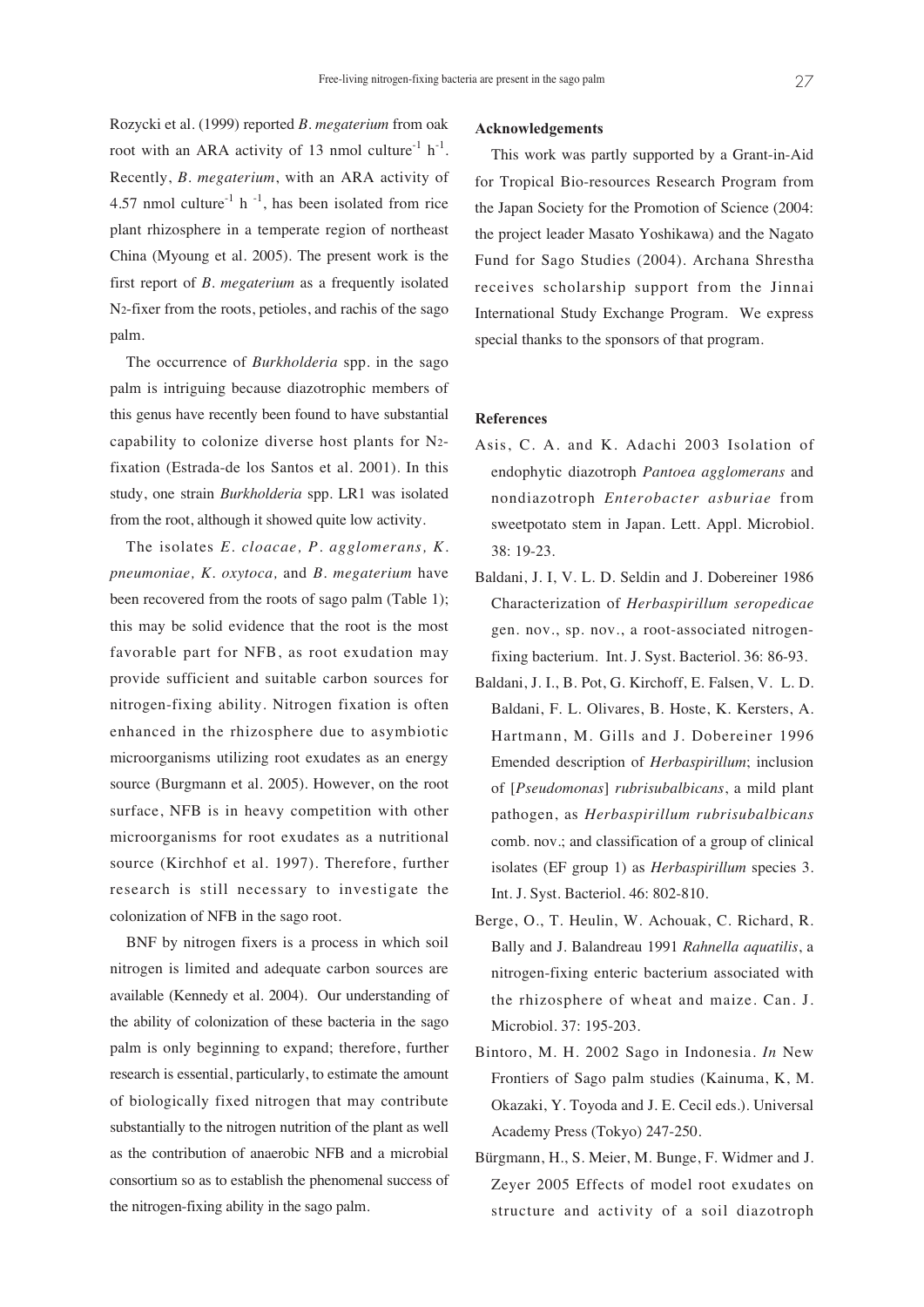community. Environ. Microbiol. 11: 1711-1724

- Cavalcante, V. A. and J. Dobereiner 1988 A new acid- tolerant nitrogen fixing bacterium associated with sugarcane. Plant Soil 108: 23-31.
- Cleveland, C. C., A. R. Townsend, D. S. Schimel, H. Fisher, R. W. Howarth, L. O. Hedin, S. S. Perakis, E. F. Latty, J. C. Von Fischer, A. Elseroad and M. F. Wasson 1999 Global patterns of terrestrial biological nitrogen (N2) fixation in natural ecosystems. Glob. Biogeochem. Cyc. 13: 623-645.
- Chanway, C. P., F. B. Holl and R. Turkington 1988 Genotypic coadaptation in plant growth promotion of forage species by *Bacillus polymyxa*. Plant Soil 106: 281-284.
- Dalton, D. A., S. Kramer, N. Azios, S. Fusaro, C. Elizabeth and C. Kennedy 2004 Endophytic nitrogen fixation in dune grasses (*Ammophila arenaria* and *Elymus mollis*) from Oregon. FEMS Microbiol. Ecol. 49: 469-479.
- Eckert, B., O. B. Weber, G. Kirchhof, A. Halbritter, M. Stoffels and A. Hartmann 2001 *Azospirillum doebereinerae* sp. nov., a nitrogen-fixing bacterium associated with the C4-grass *Miscanthus*. Int. J. Syst. Bacteriol. 51: 17-26.
- Estrada-De Los Santos, P., R. Bustillos-Cristales and J. Caballero-Mellado 2001 *Burkholderia*, a genus rich in plant-associated nitrogen fixers with wide environmental and geographic distribution. Appl. Environ. Microbiol. 67: 2790-2798.
- Fernandes, M. F., R. P. M. Fernandes and L. S. Rodrigues 2001 Diazotrophic bacteria associated to coconut palms in a coastal lowland region in Sergipe State, Brazil. Pesq. agropec. bras., Brasilia 36: 1509-1517.
- Ferreirra, A. C., K. Cozzolino, A. R. V. Carvalho and J. Döbereiner 1995 Isolation and Characterization of diazotrophic bacteria in oil palm trees. *In* International Symposium on Sustainable Agriculture for the tropics - The role of biological nitrogen fixation (Boddey, R. M. and A. S. Resende eds.). EMBRAPA (Rio de Janeiro) 210- 211.
- Fujie, T., Y. D. Huang, A. Higashitani, Y. Nishimura, S. Iyama, Y. Hirota, Y. Yoneyama and R. A. Dixon 1987 Effect of inoculation with *Klebsiella oxytoca* and *Enterobacter cloacae* on dinitrogen fixation by rice-bacteria associations. Plant Soil 103: 221-226.
- Gills, M., K. Kersters, B. Hoste, D. Janssens, R. M. Kroppenstedt, M. P. Stephan, K. R. S. Teixeira, J. Döbereiner and J. De Ley 1989 *Acetobacter diazotrophicus* sp. nov., a nitrogen-fixing acetic acid bacterium associated with sugarcane. Int. J. Syst. Bacteriol. 39: 361-364.
- Heulin, T. T., O. Berge, P. Mavingui, L. Gouzou, K. P. Hebbar and J. Balandreau 1994 *Bacillus polymyxa* and *Rahnella-aquatilis*, The dominant N2-fixing bacteria associated with wheat rhizosphere in French soils. Eur. J. Soil Biol. 30: 35-42.
- Holt, G. J., N. R. Krieg, P. H. A. Sneath, J. T. Stanley and S. T. Williams eds. 1994 Bergey's Manual of Determinative Bacteriology, ninth edition. Williams & Wilkins (Baltimore).
- Hubbell, D. H. and G. Kidder 2003 Biological Nitrogen fixation. Soil and Water Science Department, Florida Cooperative Extension Service, Institute of Food and Agricultural Sciences, University of Florida, Gainesville (http://edis.ifas.ufl.edu).
- Inubushi, K., M. Murakami, T. Mitomi, Y. S. Ushiwata, O. Jumadi and M. Okazaki 2005 Dynamics of carbon and nitrogen in sago-tropical peat ecosystems as examined by stable isotope analysis. *In* Abstracts of the Eighth International Sago Symposium. P.18.
- Jensen, E. S. and H. H. Nielsen 2003 How can increased use of biological N-fixation in agriculture benefit the environment? Plant Soil 252: 177-186.
- Jekinson, D.A. 2001 The impact of humans on the nitrogen cycle, with focus on temperate arable agriculture. Plant Soil 228: 3-15.
- Jong, F. S. and M. Flach 1995 The sustainability of sago palm (*Metroxylon sagu*)cultivation on deep peat in Sarawak. Sago Palm 3:13-20.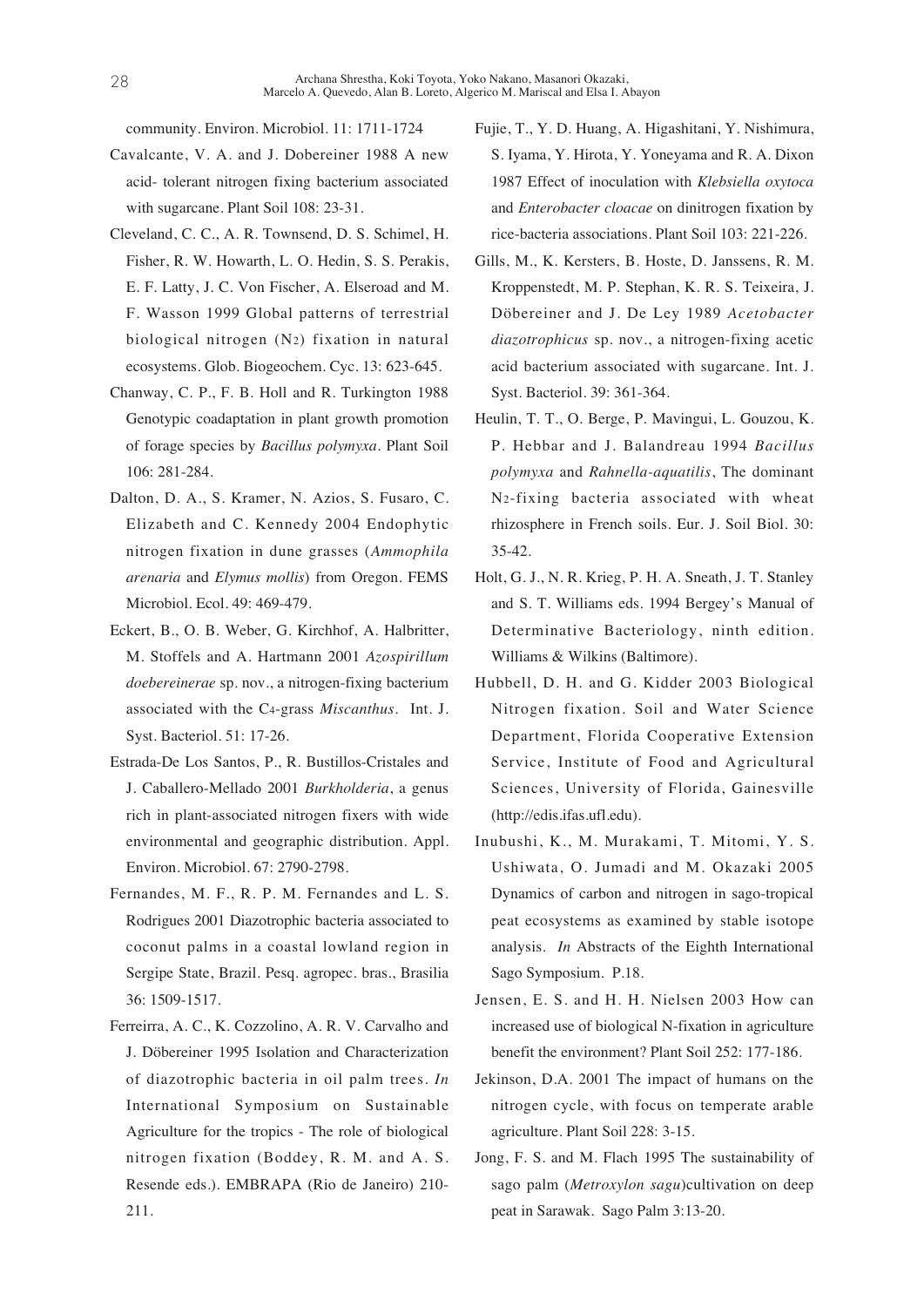- Kennedy, I. R., A. T. M. A. Choudhary and L. K. Mihaly 2004 Non-symbiotic bacterial diazotrophs in crop farming systems: can their potential for plant growth promotion be better exploited. Soil Biol. Biochem. 36: 1229-1244.
- Khammas, K. M. and P. Kaiser 1992 Pectin decomposition and associated nitrogen fixation by mixed cultures of *Azospirillum* and *Bacillus* species. Can. J. Microbiol. 38: 794-797.
- Kirchhof, G., V. M. Reis, J. I. Baldani, B. Eckert, J. Döbereiner and A. Hartmann 1997 Occurrence, physiological and molecular analysis of endophytic diazotrophic bacteria in gramineous energy plants. Plant Soil. 194: 45-55.
- Ladha, J. K., W. L. Barraquio and I. Watanabe 1983 Isolation and identification of nitrogen-fixing bacteria *Enterobacter clocae* and *Klebsiella planticola* associated with rice plants. Can. J. Microbiol. 29: 1301-1308.
- Lane, D. J. 1991 16S, 23S rRNA sequencing. In: Nucleic Acid Techniques in Bacterial Systematics (E. Stackebrandt and M. Goodfellow eds). John Wiley and Sons (New York) 115-175
- Malik, K. A., B. Rakhshanda, S. Mehnaz, G. Rasul, M. S. Mirza and S. Ali 1997 Association of nitrogen-fixing plant-growth-promoting rhizobacteria (PGPR) with Kallar grass and rice. Plant Soil 194: 37-44.
- Martinez, L., J. Caballero-Mellaod, J. Orozco and E. Martinez-Romero 2003 Diazotrophic bacteria associated with banana (*Musa* spp.). Plant Soil 257: 35-47.
- McInroy, J. A. and J. W. Kloepper 1995a Population dynamics of endophytic bacteria in field-grown sweet corn and cotton. Can. J. Microbiol. 41: 895-901.
- McInroy, J. A. and J. W. Kloepper 1995b Survey of indigenous bacterial endophytes from cotton and sweet corn. Plant Soil. 173: 337-342.
- Mehnaz, S., M. S. Mirza, J. Haurat, R. Bally, P. Normand, A. Bano and K. A. Malik 2001 Isolation and 16S rRNA sequence analysis of the beneficial bacteria from the rhizosphere of rice. Can. J.

Microbiol. 47: 110-117

- Miyashita, K. 1992 DND probe method. In: Dojyobiseibutsujikkenhou. (Nihon dojobiseibutsu kenkyuukai ed.) Yokendo (Tokyo) 163-172 (in Japanese).
- Myoungsu, P., K. Chungwoo, Y. Jinchul, L. Hyoungseok, S. Wansik, K. Seunghwan and S. Tongmin 2005 Isolation and characterization of diazotrophic growth promoting bacteria from rhizosphere of agricultural crops of Korea. Microbiol. Res. 160: 127-133.
- Oates, G. C. 1999 Sustainable small-scale sago starch extraction and utilization: guidelines for the sago industry. The First Regional Round Table Meeting. Nakhon Si Thammarat, Thailand. 9-11 August.
- Oates, G. C. 2002 Sago starch production in Asia and Pacific-problems and prospects. *In*: New Frontiers of Sago Palm Studies (Kainuma, K., Okazaki, Y. Toyoda and J. E. Cecil eds.) Universal Academy Press (Tokyo) 247-250.
- Palus, J. A., J. Borneman, P. W. Ludden and E. W. Triplett 1996 A diazotrophic bacterial endophyte isolated from stems of *Zea mays* L. and *Zea luxurians* Itlis and Doebley. Plant Soil 186: 135-142.
- Paula, M. A., S. Urquiaga, J. O. Siqueira and J. Döbereiner 1993 Synergistic effects of vesicular arbuscular mycorrhizal fungi and diazotrophic bacteria on nutrition and growth of sweet potato (*Ipomoea batatas*). Biol. Fertil. Soils. 14:61-66.
- Ramirez., L. E., R. Bustillos-Cristales, A. Tapia-Herna ndez, T. Jimenez-Salgado, E. T. Wang, E. Martinez-Romero and J. Caballero-Mellado 2001 Novel nitrogen-fixing acetic acid bacteria, *Gluconacetobacter johannae* sp. nov. and *Gluconacetobacter azotocaptans* sp. nov., associated with coffee plants. Int. J. Syst. Bacteriol. 51: 1305-14.
- Reinhold-Hurek, B. and T. Hurek 1998 Life in grasses: diazotrophic endophytes. Trends Microbiol. 6: 139-144.
- Rennie, R. J. 1981 A single medium for isolation of acetylene reducing (dinitrogen-fixing) bacteria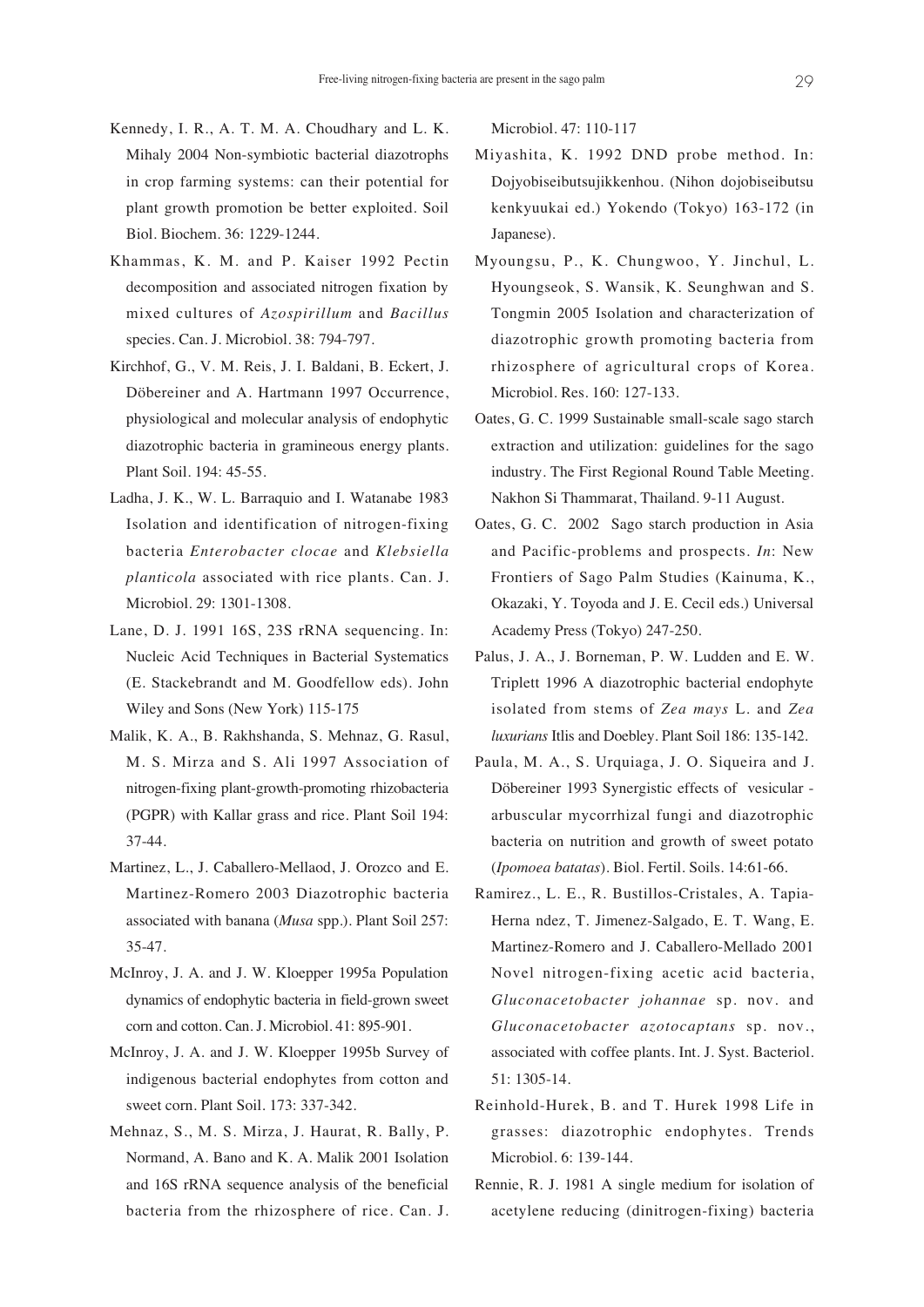from soils. Can. J. Microbiol. 27: 8-24.

- Reis, V. M., J. I. Baldani, V. L. D. Baldani and J. Döbereiner 2000 Biological dinitrogen fixation in gramineae and palm trees. Crit. Rev. Plant Sci. 19: 227-247.
- Reiter, B., P. Ulrike, S. Helmut and S. Angela 2002 Response of endophytic bacterial communities in potato plants to infection with *Erwinia carotovora* subsp. *atroseptica*. Appl. Environ. Mcrobiol. 5: 2261-2268.
- Rozycki, H., H. Dahm, E. Strzelczyk and C. Y. Li 1999 Diazotrophic bacteria in root-free soil and in the root zone of pine (*Pinus sylvestris* L.) and oak (*Quercus robur* L.). Appl. Soil Ecol. 12: 239-250.
- Shrestha, R. K. and J. K. Ladha 1996 Genotypic variation in promotion of rice nitrogen fixation as determined by nitrogen-15 dilution. Soil Sci. Soc. Am. J. 60: 1815-1821.
- Stanton, W. R. 1993 Perspective on, and future prospects for, the sago industry. Sago Palm 1: 2-7.
- Sturz, A. V., B. R. Christie, B. G. Matheson and J. Nowak 1997 Biodiversity of endophytic bacteria which colonize red clover nodules, roots, stems and foliage and their influence on host growth. Biol. Fertil. Soils. 25:13-19
- Urquiaga, S., K. H. S. Cruz and R. M. Boddey 1992 Contribution of nitrogen fixation to sugar cane: Nitrogen-15 and nitrogen-balance estimates. Soil Sci. Soc. Am. J. 56:105-114.
- Verma, S. C., J. K. Ladha and A. K. Tripathi 2001 Evaluation of plant growth promoting and colonization ability of endophytic diazotrophs from deep water rice. J. Biotech. 91: 127-141.
- Weber, O. B., V. L. D. Baldani, K. R. S. Teixeira, G. Kirchhof, J. I. Baldani and J. Döbereiner 1999 Isolation and characterization of diazotrophic bacteria in banana and pineapple plants. Plant Soil 210: 103-113.

#### **Running title**

Free-living nitrogen-fixing bacteria are present in the sago palm tree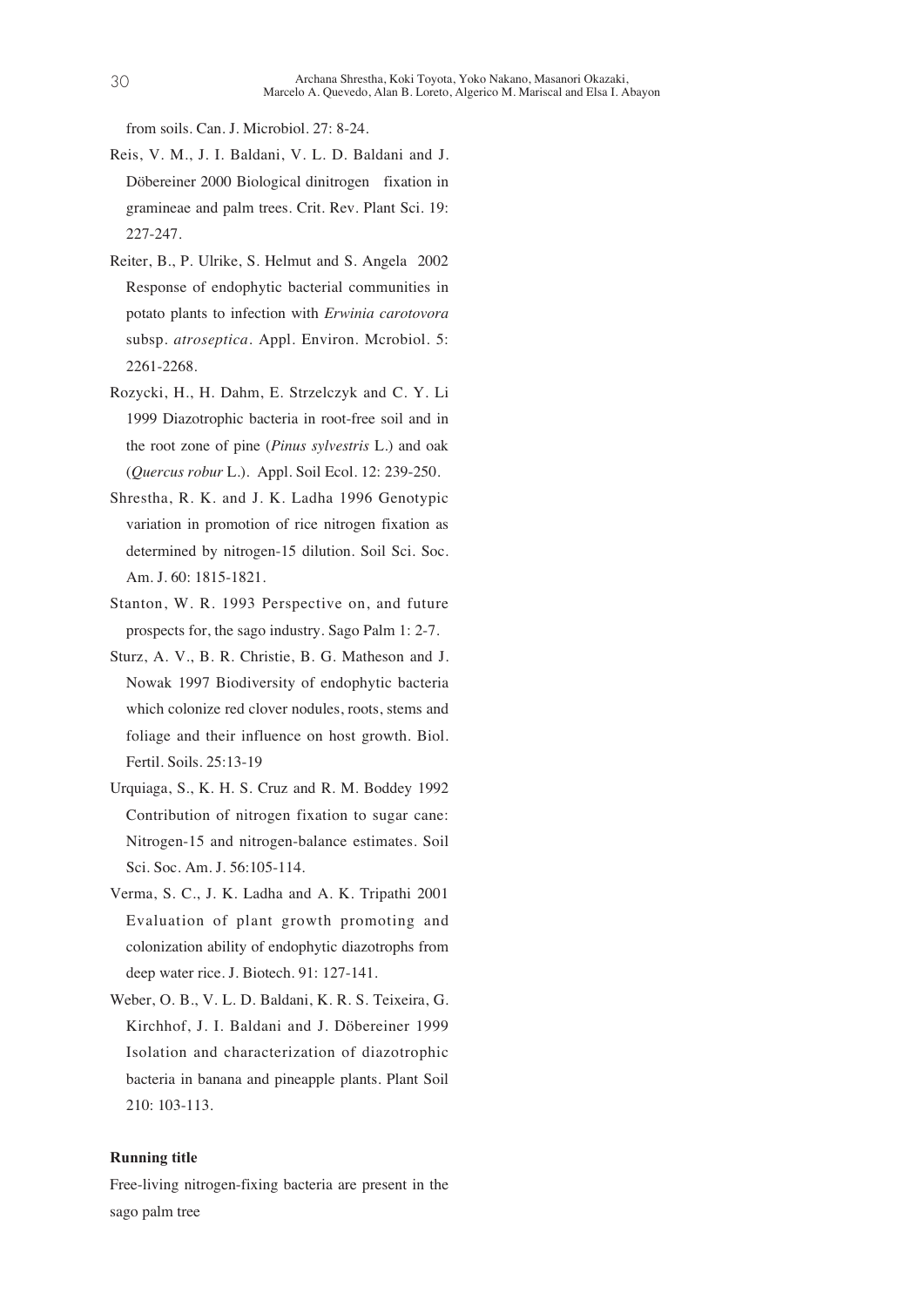|                     |             |                      | ARA activity |                        | Strain          |                           |                                      |              | <b>API Test</b>                 |            |
|---------------------|-------------|----------------------|--------------|------------------------|-----------------|---------------------------|--------------------------------------|--------------|---------------------------------|------------|
| Date of<br>sampling | Parts       | Locations            | Mean         | (Individual values)    | name            | ARA activity<br>In Rennie | 16S rDNA sequence<br>Closest species | % similarity | Closest species                 | % Homology |
| March               | Thick root  | Labangon Tulik, Cebu | 249          | (248, 250)             | LR1             | $01 \pm 00$               | Burkholderia sp.                     | 98           | Pasteurella haemolytica 61      |            |
| 2003                | Thin root   |                      | 209          |                        |                 |                           |                                      |              |                                 |            |
|                     | Thick root  | Langsted, Cebu       | 89.2         | (131, 89.2)            |                 |                           |                                      |              |                                 |            |
|                     | Thin root   |                      | 495          |                        |                 |                           |                                      |              |                                 |            |
|                     | Thick root  | Campo Guadaklupe,    |              |                        |                 |                           |                                      |              |                                 |            |
|                     |             | Cebu                 | 358          | (474, 242)             |                 |                           |                                      |              |                                 |            |
|                     | Thin root   |                      | 45           |                        |                 |                           |                                      |              |                                 |            |
|                     | Thick root  | Dulag, Leyte         | 36.2         | (30.2, 35.1, 43.4)     |                 |                           |                                      |              |                                 |            |
|                     | Thin root   |                      | 102          | (573.146)              |                 |                           |                                      |              |                                 |            |
| July,               | Root        | Dulag, Leyte         | 961          | (266, 164, 1330,       | RD <sub>1</sub> | $2.6 \pm 0.0$             | Bacillus megaterium                  | 99           |                                 |            |
| 2003                |             |                      |              | 183,1520, 2310)        | RD <sub>2</sub> | $82 \pm 0.7$              | B. megaterium                        | 99           |                                 |            |
|                     |             |                      |              |                        | RD3             | $371 \pm 03$              | K. pnuemoniae                        | 97           | K. pneumoniae                   | 62         |
|                     |             |                      |              |                        | RD4             | $12.4 \pm 0.3$            | K. pnuemoniae                        | 95           | K. pneumoniae                   | 62         |
|                     | Upward      |                      |              |                        |                 |                           |                                      |              |                                 |            |
|                     | root        |                      | 10.2         | (87, 171, 487)         |                 |                           |                                      |              |                                 |            |
|                     | Petiole     |                      | 659          | (576, 888)             |                 |                           |                                      |              |                                 |            |
|                     | Leaflet     |                      | 0            | (0, 0)                 |                 |                           |                                      |              |                                 |            |
| July,<br>2004       | Root        | Hilusig, Leyte       | 255          | (32.1, 20.4, 23.9)     | RH <sub>1</sub> | $204 \pm 0.1$             | Klebsiella oxytoca                   | 99           | K. pneumoniae                   | 99         |
|                     |             |                      |              |                        | RH <sub>2</sub> | $289 \pm 06$              | K. pnuemoniae                        | 99           | Stenotrophomonas<br>maltophilia | 56         |
|                     | Root        | Alangalan, Leyte     | 133          | (256, 137, 07)         | RA1             | $223 \pm 01$              | Enterobacter cloacae 95              |              | E. cloacae                      | 92         |
|                     |             |                      |              |                        | RA <sub>2</sub> | $357 \pm 08$              | Pantoea agglomerans 95               |              | E. cloacae                      | 92         |
|                     | Root        | Balate, Panav        | 2.8          | (5, 0.6)               |                 |                           |                                      |              |                                 |            |
|                     | Root        | Lezo, Panaly         | 84           | (109, 29.1, 114)       |                 |                           |                                      |              |                                 |            |
|                     | Root        | Malinao, Panay       | 331          | (402, 301, 290)        |                 |                           |                                      |              |                                 |            |
|                     | Rachis      | Banga, Panay         | 16           | (2.1, 2.2, 1, 1.1)     | Mr4             | $16 \pm 00$               | B. megaterium                        | 96           |                                 |            |
|                     | Petiole     | Lezo, Panay          | 24.5         | (63.7, 1.3, 26.1, 6.2) |                 |                           |                                      |              |                                 |            |
|                     | Petiole     | Malinao, Panay       | 28.2         | (2.6, 159.6, 1.6, 1.7, | Mr1             | $1.9 \pm 0.4$             | B. megaterium                        | 99           |                                 |            |
|                     |             |                      |              | 1.9, 1.7)              | Mr2             | $26.2 \pm 0.0$            | P. agglomerans                       | 99           | E. cloacae                      | 92         |
|                     |             |                      |              |                        | Mr3             | $26 \pm 00$               | B. megaterium                        | 99           |                                 |            |
|                     | Pith        | Banga, Panay         | 1.1          | (0.8, 1.4)             |                 |                           |                                      |              |                                 |            |
|                     | Pith        | Hilusig, Leyte       | 144          | (152, 136)             |                 |                           |                                      |              |                                 |            |
|                     | Pith        | Lezo, Panay          | 109          | (137, 81.1)            |                 |                           |                                      |              |                                 |            |
|                     | <b>Bark</b> | Tayhawan, Leyte      | 423          | (6543, 1909)           |                 |                           |                                      |              |                                 |            |

**Table 1.** Nitrogen fixing activity (nM ethylene produced g<sup>-1</sup> day<sup>-1</sup>) in different parts of sago palm collected form the Philippines and affiliation of the bacterial strains isolated from the different parts of sago palm